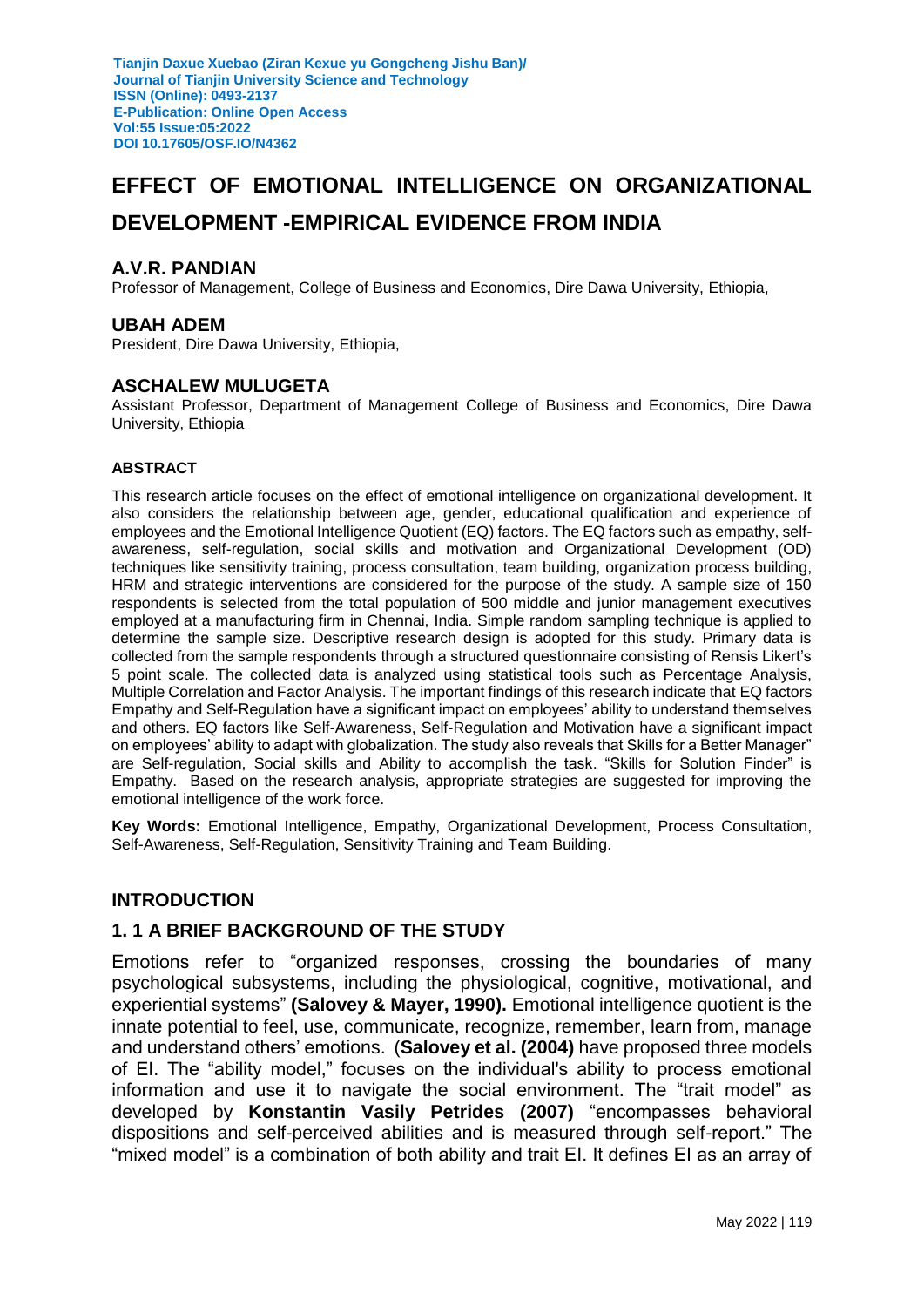skills and characteristics that drive leadership performance, as proposed by **Goleman (1998).**

The application of EI gained significance when **Goleman (1998)** with his research in this area emphasized its role in organizations and also showed increasing attention on EI. Overall EI leaders inspire team members to work efficiently in order to achieve organizational goals. The independent variables for the study include the following:

- Empathy (Understanding others' emotions)
- Self-Awareness (Assessing the self
- Self-Regulation (Ability to control self)
- Social-Skills (Building bonds)
- Motivation (Ability to accomplish the task)

The dependent variable is Organization development (OD). It is the process of improving organizational effectiveness and/or the effectiveness of individual employees. OD Interventions are the sets of structured/planned activities adopted by groups or individuals in an organization as a part of the organization development program. The following OD interventions are considered for this research:

- Sensitivity training
- Process consultation
- Team building
- Organizational process building
- Human Resource Management interventions
- Strategic interventions

**Brown and Harvey (2006)** stated that the specific intention of the planned OD interventions is correcting the inefficiencies, solving problems, developing strengths and evolving areas of opportunities. OD generates positive changes in organizations **(Smither, Houston, & McIntire, 2016)**. Although OD recognizes the substance of top management's support and involvement **(Schein, 2004),** it also fosters a bottom-up approach and thereby helps to improve organizational effectiveness **(McLean, 2006).**  OD interventions include a variety of activities that range from revamping the organizational structure to team building programs, individual mentoring and coaching **(Hodges & Gills, 2015)**.

### **1. 2. STATEMENT OF THE PROBLEM**

The industries need competent workforce if they want to possess distinctive competencies in this highly competitive business world. Unmet emotional needs are the major causes of many problems at the work place. The emotionally intelligent manager knows how to identify and manage the emotional needs of his team. High levels of emotional intelligence ensure higher productivity and organizational development. **[\(Daniel Goleman,](http://www.amazon.com/Daniel-Goleman/e/B000APZC9O/ref=dp_byline_cont_book_1) 2005)).** EI is therefore something that can be very important for organizations to focus on. However, predictability of EI leading to success is still a very important issue to be addressed **(Matthews, Zeidner and Roberts 2007)**. **Leaders with high EQs are in a better position to facilitate changes and prepare their teams to accept necessary transformation.**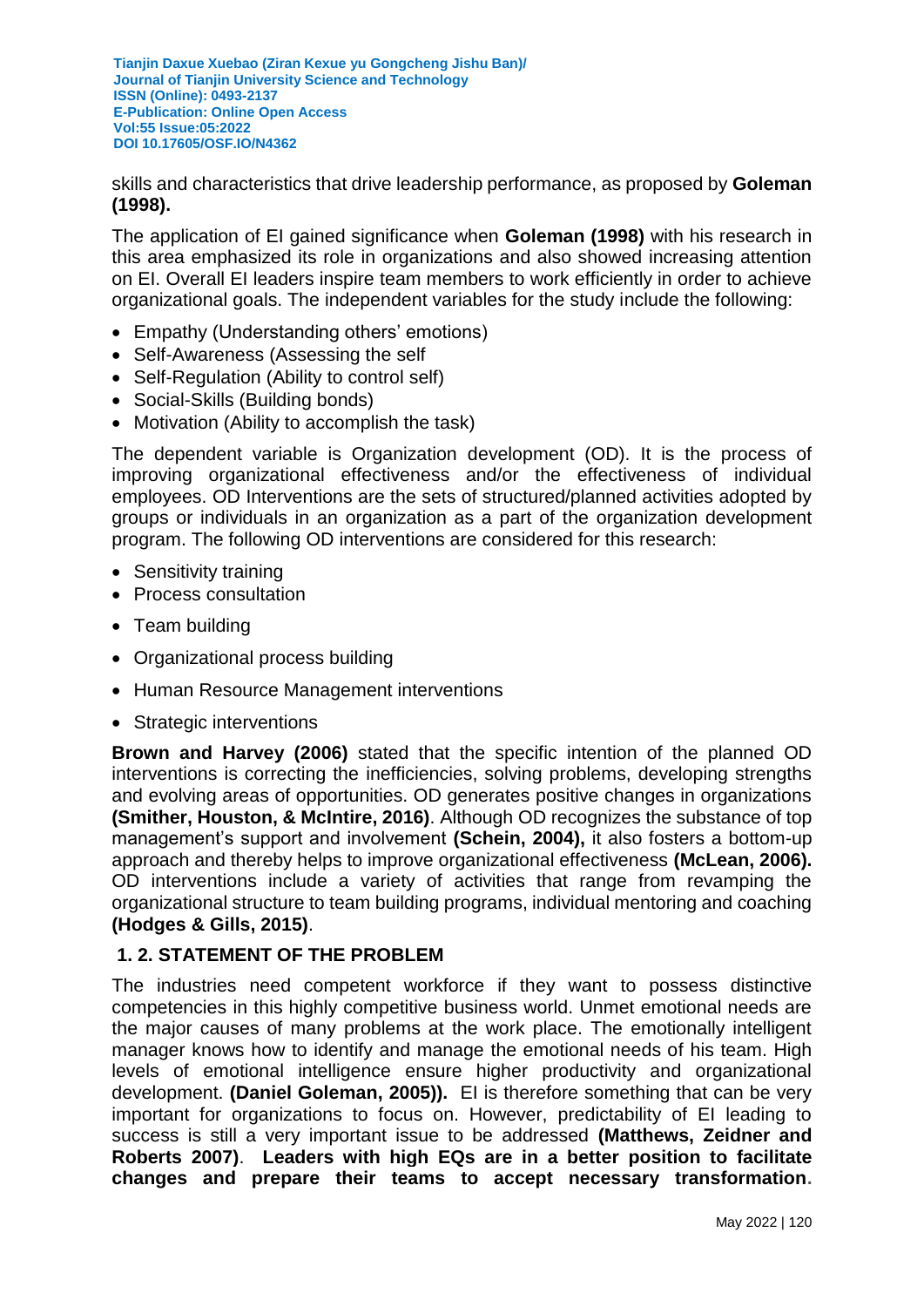Employees with high EI know how to communicate with and work with others (**Carmeli A. & Josman Z. 2006).** This will, in the long run, help the organization accomplish its goals and enhance organizational performance. The important benefits of emotional intelligence are as follows:

- It increases motivation
- It improves communication
- It helps you become a better leader
- It helps you deal with change and stressful situations
- It fosters teamwork

The research tries to find out the relationship between the factors of emotional intelligence and organizational development interventional strategies.

### **1.3. OBJECTIVES OF THE STUDY**

The following objectives have been formulated in order to ascertain the effect of EQ factors on OD interventional strategies**:**

- To study the effect of emotional intelligence of employees on organizational development.
- To ascertain the relationship between demographic variables and the EQ factors.
- To find out the correlation between EQ factors and OD interventional strategies.

# **2. REVIEW OF LITERATURE**

What aspects of an organization are crucial for retaining good employees? A Gallup Organization study of two million employees at seven hundred companies found that how long an employee could stay at a company and how productive he would be there were determined by his relationship with his immediate supervisor **(Zipkin, 2000).** Spherion, a staffing and consulting firm in Fort Lauderdale, Florida, and Lou Harris Associates, found that only 11 percent of the employees who rated their bosses as excellent said that they were likely to look for a different job in the next year. However, 40 percent of those who rated their bosses as poor said they were likely to leave. In other words, people with good bosses are four times less likely to leave than are those with poor bosses **(Zipkin, 2000).** In another study conducted to find out the relationship among emotional intelligence, task Performance, and organizational citizenship behaviors, the researchers elicited managers' evaluations of individual employee's performance. Thus, resulting in a more accurate and objective test of the dependency of employee outcome to their emotional intelligence. The implications for organizational development are significant, given that leadership can aim to increase the output or the task performance of all organizational members by helping them increase their emotional intelligence. Their research suggests that emotional intelligence does influence enhanced work **(Carmeli, A., & Josman, Z. 2006).** Results of a study conducted in Thailand by interviewing a group of PMEs (project managers and engineers) and client representatives showed that emotional intelligence affected the leadership behavior of project leaders **(Sunindijo, Hadikusmo, & Ogunlana, 2007).** Researchers found positive correlations between leadership behaviors and emotional intelligence dimensions. These relationships proved the theory of emotional intelligence bringing positive outcomes to organizational development **(Sunindijo et**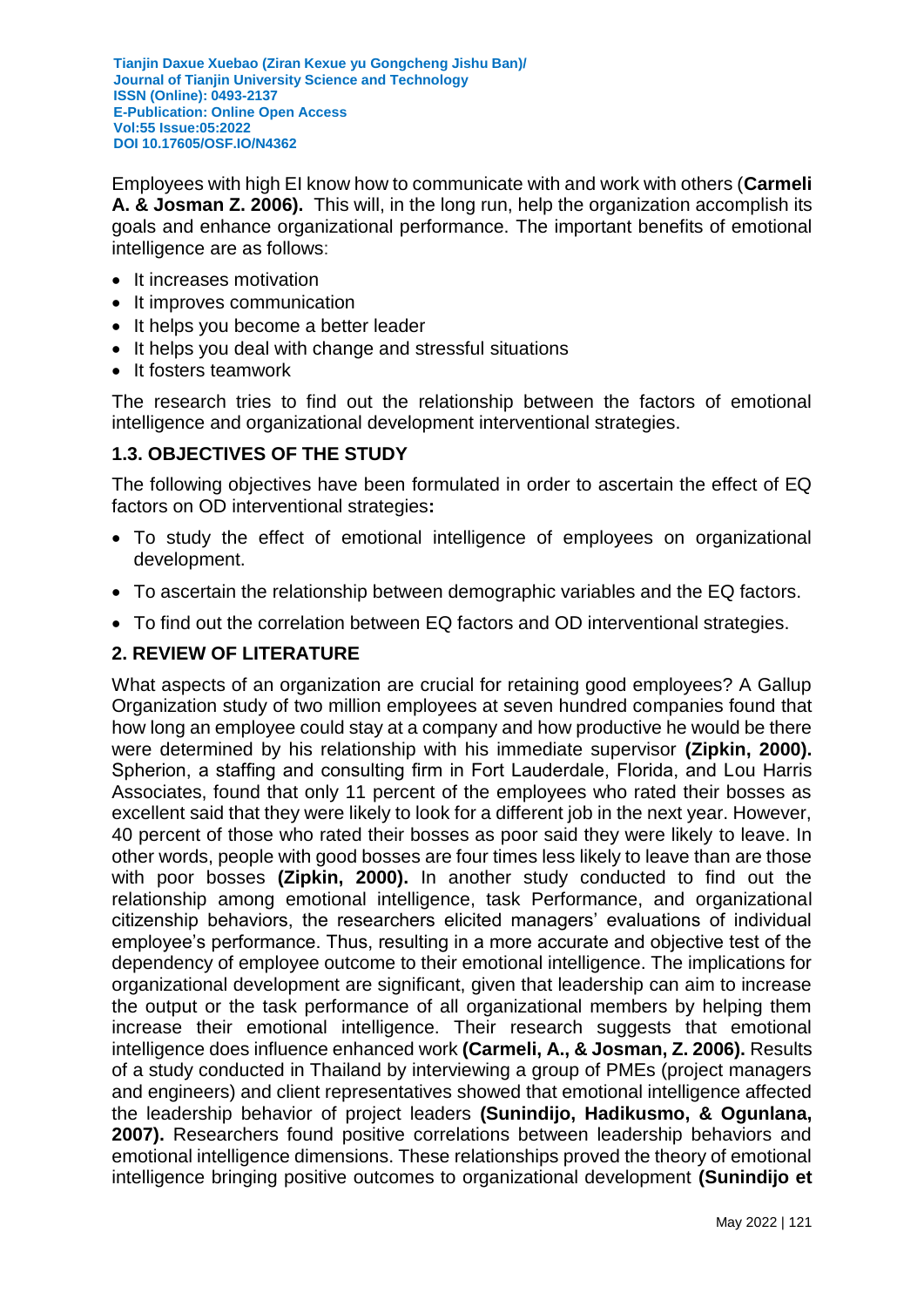**al., 2007).** Project leaders with a high level of emotional intelligence were proactive, open to communication and believed in delegation of authority as part of their strategies while dealing with the subordinates. In order to be to be successful, organizations have to develop employees' emotional intelligence skills for improving their job performance **(Bob Wall, 2008).** Similar to globalization and technological advancements, the competitive edge of an organization can also come from the aggregate competitive edge of its individual members. Emotional intelligence deals with the human interactions among organizational members and allows capitalizing on individual capabilities by reducing emotional dissonance

**Koman E.S., Wolff S.B. (2008)** research is to examined the relationships among team leader emotional intelligence competencies, team level emotional intelligence, and team performance. It is found that team leader emotional intelligence is significantly related to the presence of emotionally competent group norms on the teams they lead, and that emotionally competent group norms are related to team performance. **(Daft, 2009). Maddocks (2009)** suggests that approximately 80 percent of activities in an organization involve some collaboration among members; and the positive impact of improved relations can be seen in terms of customer loyalty, productivity, profitability, reduced turnover, and employee well-being. He further suggests that emotional intelligence is not developed through knowledge; but instead it is an organizational development skill learned through experience. **Momeni's (2009)** research focused on the relation between the emotional intelligence of managers and the organizational climate they create. The study was conducted using 30 managers and measuring their organizational climates using a 360-degree feedback approach. It found a positive correlation between the emotional intelligence of managers and their respective organizational climate. The study also revealed that social awareness and selfawareness had the most impact on organizational climate. **Codier E., Kamikawa C., Kooker B.M. (2011)** this study was undertaken to explore the impact of a peer coaching intervention on EI abilities of nurse managers. It was investigated the effects of emotional labor strategies on job performance and organizational commitment by considering the role of emotional intelligence. With increasing development of economy and competition among service providers, management of employees, feelings is considered as a vital aspect in providing services to customers and influences organizational out comes. **Ghalandari K., et al (2012)** investigated the effects of emotional labor on emotional exhaustion by considering the role of emotional intelligence. Totally, 133 questionnaires were distributed to employees of Bank Saderat which the results from analysis of them based on simple linear regression and multiple hierarchical regression found that emotional labor influences emotional exhaustion and in addition to it, variable of emotional intelligence moderates these influences too. **Pedaran N., Abzari M., Dastgerdi F.F. (2012)**, study found that the human resource is the most critical strategic element in increasing the effectiveness and efficiency of organizations. Without the individual's voluntary cooperation, organizations are not able to develop the effectiveness of their collective wisdom. The distinction between voluntary and compulsory cooperation is very important. When compulsory, individuals perform their tasks to the extent of meeting the requirements. But when voluntary, individuals give their efforts and insights towards fulfilling their capacities to the organization's benefit, and give a priority to accountability towards others' interests. This behavior is cal.ed "Organizational Citizenship Behavior."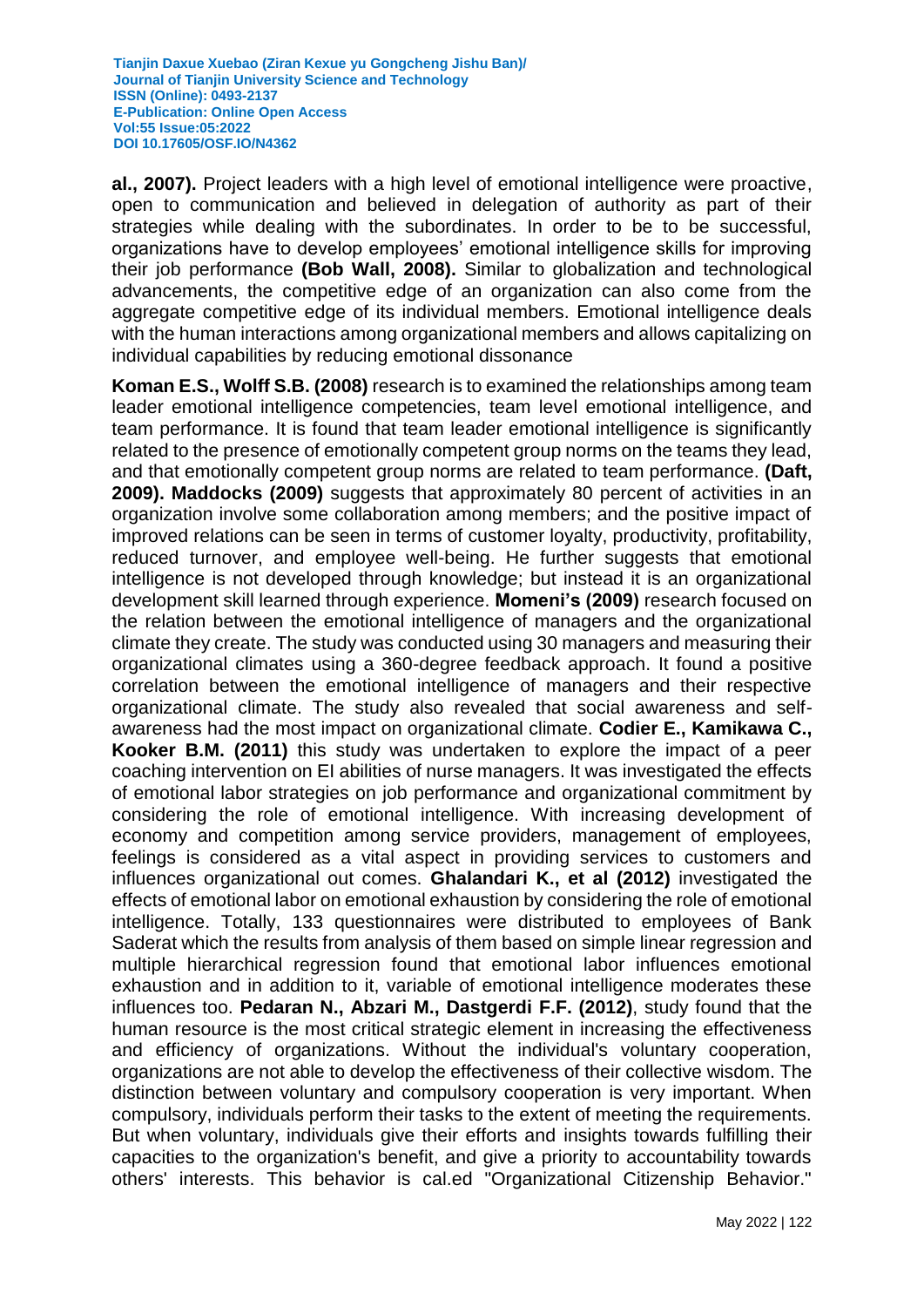Emotional intelligence is so important for success that it comprises 60% of performance in all jobs and is a major factor for predicting the individual's behavior in an organization. **Gruicic D., Benton S. (2015),** Examined the effect of mind–body training on the development of emotional competencies of managers. It is found that the experimental group, after training, achieved around 15 per cent higher scores compared to results before training on all three subscales of an emotional skills and competence questionnaire (ESCQ-45), a statistically significant improvement in scores. The control group (no training) scores showed no significant difference. This result indicates support for the view that emotional intelligence may be treated as a competency and is responsive to training programs.

**Huang S. P. (2016),** study found that the significant correlations between 1.emotional intelligence and workplace friendship, 2.workplace friendship and job satisfaction, 3.emotional intelligence and job satisfaction, and 4.job satisfaction and job performance. Based on above results, suggestions are proposed for assisting domestic micro-enterprises in the future development. **Chin T.S., Yusof R.M. (2017),**  determined the mediating effects of Job Satisfaction among the executives in an organization. A total of 110 executives participated in this study. They were given a set of questionnaires to complete. A hierarchical multiple regression analysis was used to determine the mediating effects. It was found that Job Satisfaction has partial mediating effects to Organizational Performance. **Nanayakkara., et al (2018),** study found that positive influence of Strategic EI towards organizational learning and growth and how Strategic EI moderates the relationship between technological capability, technological knowledge management and the learning growth of an Organization. **Campo M., et al (2019),** study was investigated the effectiveness of EI training programs fitting the schedule constraints of elite team sports, provided by three different EI trainers: the team's coach, the team's physiotherapist, and an expert in sport psychology. Young elite rugby union players  $(N = 96)$  participated in this study. Based on schedule constraints imposed by the head coach of the French u18 rugby union national team, the program consisted in three 1 h group-based EI training sessions occurring the last 3 days before a game (1 per day). It is found that EI improvement in a short period of time. Moreover, the specific influences of the EI trainer's status on players' EI development invite coaches and researchers to jointly combine their efforts in order to increase the EI training opportunities and to maximize the effects of their interventions.

**Miao C., Humphrey R.H., Qian S. (2020),** study found that the emotional intelligence– organizational citizenship behavior relationship is stronger in long-term oriented and restraint cultures. Emotional intelligence–organizational citizenship behavior/counterproductive work behavior relationships are mediated by both state positive affect and state negative affect. Human resource development professionals from cultures where the effects of emotional intelligence are stronger are especially recommended to hire emotionally intelligent employees and/or provide emotional intelligence training to stimulate organizational citizenship behavior and to restrain counterproductive work behavior. Román-Calderón J.P., et al (2021), tested the relationship between emotional intelligence and individual task performance in teams, during a recruiting activity for an experiential learning program. It is shows that partial support of the hypothesis by revealing a significant but apparently counterintuitive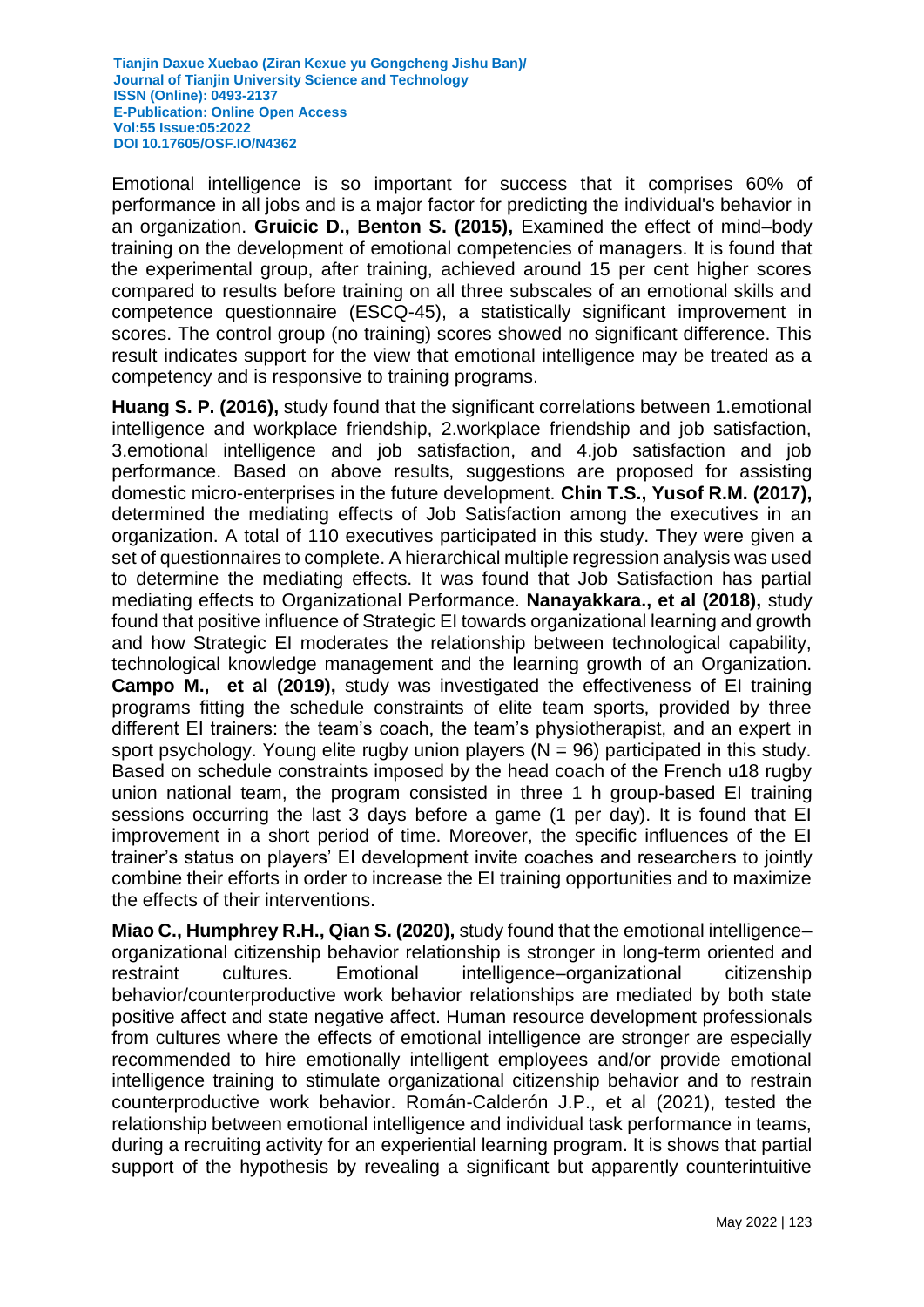relationship. It is found that, for employers, it reinforces that teamwork, socialization, and daily organizational endeavors require the appropriate soft skills to obtain good performance levels. **Peláez-Fernández et al (2021),** study assesses whether emotional intelligence interacts with levels of teacher happiness to jointly explain important teacher job attitudes (i.e., job satisfaction and turnover intention). A total sample of 685 teaching professionals (431 female) filled out a battery of scales including subjective happiness, emotional intelligence, job satisfaction, and turnover intention. It is revealed that subjective happiness was significantly associated with both higher job satisfaction and lower turnover intention. Likewise, emotional intelligence was positively related to happiness and job satisfaction, and negatively related to turnover intention. **Wan Hanafi W.N., Daud S. (2021),** examined the effect of emotional intelligence on organizational politics in government link companies (GLCs) in Malaysia. It is found that there is a significant link between emotional intelligence and organizational politics. This study provides an understanding that the presence of emotional intelligence can help in improving a leader's ability to manage the political environment. This study could be replicated within other industries by refining the items used as a measurement variable.

### **3. RESEARCH METHODOLOGY**

**3.1 Research Design:** Descriptive research design is adopted for this study and survey method is used for data collection. It is a fact-finding enquiry of different nature. The main characteristic of this design is that the researcher can only report what happened in the past and what is happening at present; he cannot predict accurately what will happen in future because he has no control over the variables.

**3.2 Sampling Design**: The population comprises of around 500 junior and middle management level executives employed in a manufacturing company in Chennai, India. The sample size selected for this study is 150. Simple random sampling technique is used for selecting the sample respondents.

**3.3 Data Collection Method:** Primary data is collected directly from the sample respondents through a structured questionnaire using Rensis Likert's 5-point scale. The data was collected from the respondents using student enumerators during January – March 2018.

### **3.4 Hypotheses to be tested**

- EQ factors do not have any significant effect on Organizational Development using Process Consultation.
- EQ factors do not have any significant role in Organizational Development using HRM Interventions.
- EQ factors do not have any significant effect on Organizational Development using Team Building Technique.
- EQ factors do not have any significant effect on Organizational Development using Organizational Process Building.
- EQ factors do not have any significant effect on Organizational Development using Sensitivity Training.
- EQ factors do not have any significant effect on Organizational Development using Strategic Interventions.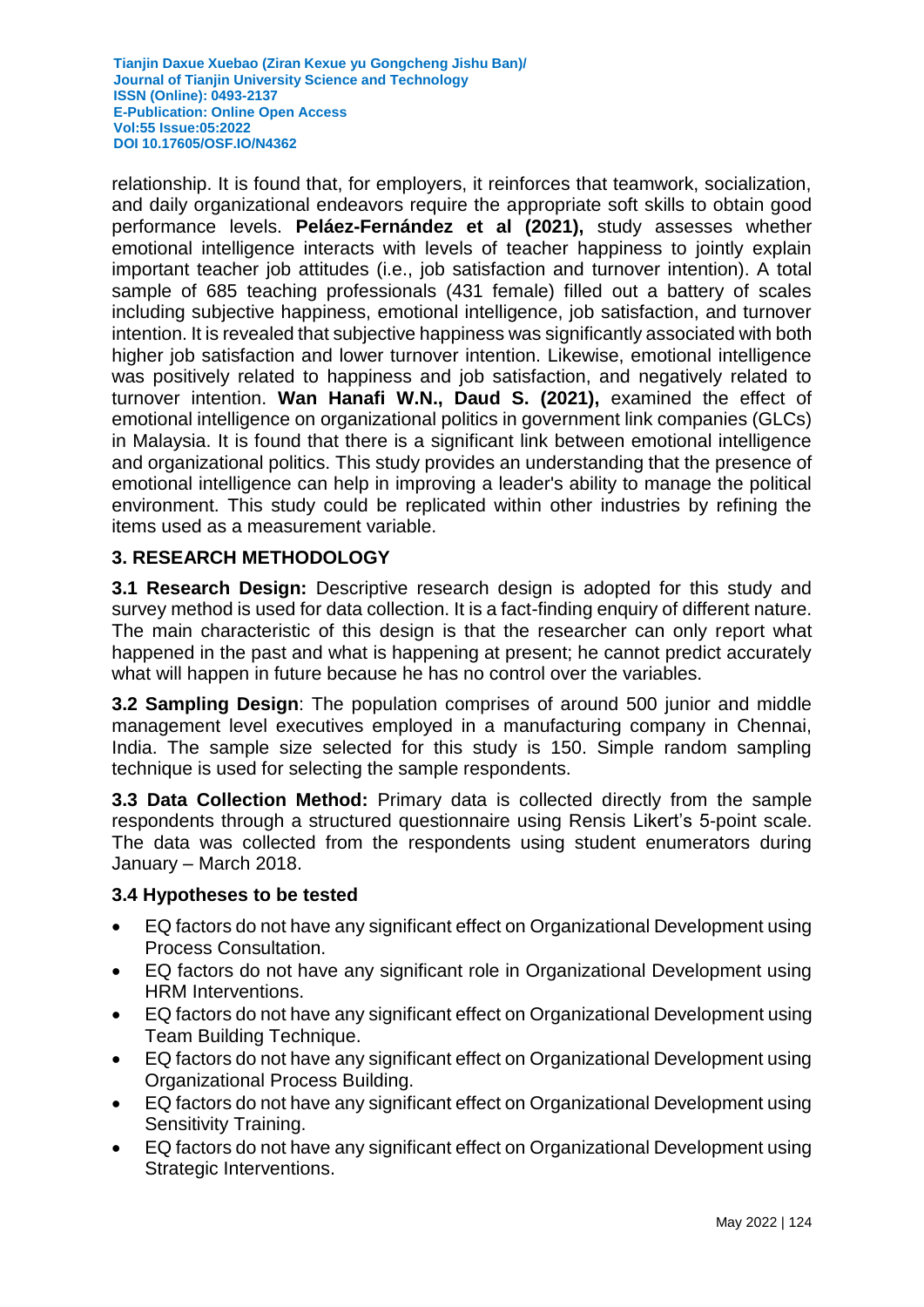**3.5 Statistical Tools Used for Data Analysis:** The statistical tools used for data analysis are as follows:

- Percentage Analysis
- Karl Pearson's Correlation Co-efficient.
- Factor Analysis using SPSS

### **4. DATA ANALYSIS:**

#### **Table 4.1: Descriptive Statistics of Demographic Variables**

| <b>Variables</b>                 | Frequency       | Percentage      |
|----------------------------------|-----------------|-----------------|
| Gender                           |                 |                 |
| Male                             | 99              | 66              |
| Female                           | 51              | 34              |
| <b>Total</b>                     | 150             | 100             |
| <b>Marital Status</b>            |                 |                 |
| Married                          | 122             | 81              |
| Unmarried                        | 28              | 19              |
| <b>Total</b>                     | 150             | 100             |
| Age                              |                 |                 |
| Below 25 yrs.                    | $\overline{12}$ | 8               |
| 25-35yrs                         | $\overline{21}$ | $\overline{14}$ |
| 35-45yrs                         | 36              | $\overline{24}$ |
| 45-60yrs                         | $\overline{81}$ | $\overline{54}$ |
| <b>Total</b>                     | 150             | 100             |
| <b>Educational Qualification</b> |                 |                 |
| Diploma                          | $\overline{3}$  | $\overline{2}$  |
| Graduates                        | $\overline{40}$ | $\overline{27}$ |
| Postgraduates                    | 58              | 39              |
| Professionals                    | 32              | $\overline{21}$ |
| Others                           | 17              | 11              |
| <b>Total</b>                     | 150             | 100             |
| <b>Monthly Income (Rs)</b>       |                 |                 |
| 20,000-30,000                    | 10              | $\overline{7}$  |
| 30,000-40,000                    | $\overline{30}$ | $\overline{20}$ |
| 40,000-50,000                    | $\overline{20}$ | 13              |
| Above50,000                      | 90              | 60              |
| <b>Total</b>                     | 150             | 100             |
| <b>Experience</b>                |                 |                 |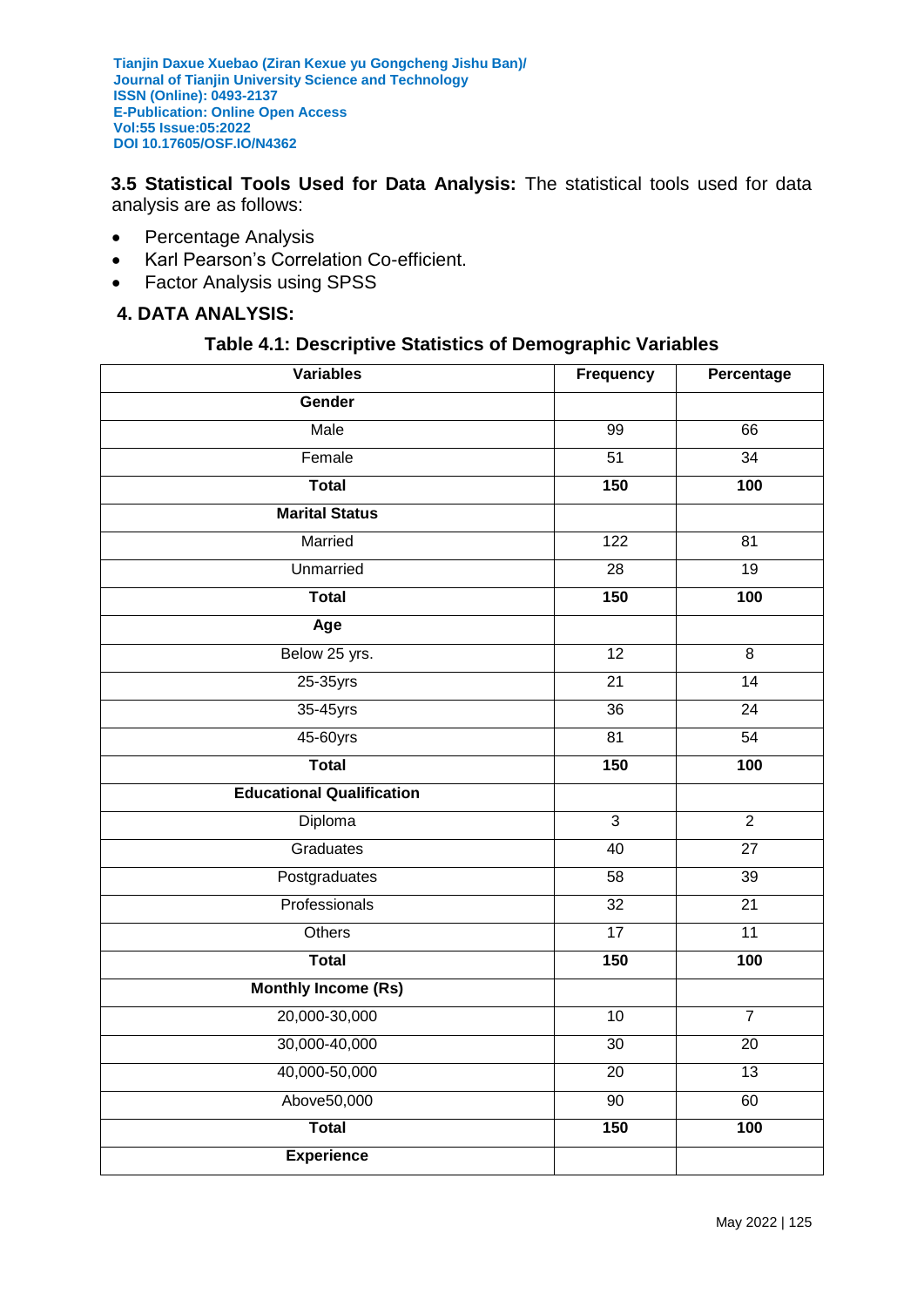| Less than 5 years  | 13  |     |
|--------------------|-----|-----|
| 6-10years          | g   |     |
| 11-15years         | 23  | 15  |
| 16-20years         | 28  | 19  |
| 21 years and above | 77  | 51  |
| <b>Total</b>       | 150 | 100 |

### **Source:** Author

### **Table 4.2: Descriptive Statistics of EQ factors and OD interventions**

| <b>S. No.</b> | <b>EQ Factors</b>                              | <b>Description</b>                                              | Mean        | <b>Standard</b><br><b>Deviation</b> | <b>Sample</b><br>Size "n" |
|---------------|------------------------------------------------|-----------------------------------------------------------------|-------------|-------------------------------------|---------------------------|
| 1.            | Empathy                                        | Understanding others' emotions                                  | 4.41        | 1.6                                 | 150                       |
| 2.            | Self-Awareness                                 | Assessing the self                                              | 4.13        | 1.41                                | 150                       |
| 3.            | Self-Regulation                                | Ability to control self                                         | 3.77        | 1.04                                | 150                       |
| 4.            | <b>Social Skills</b>                           | <b>Building bonds</b>                                           | 4.06        | 1.42                                | 150                       |
| 5.            | Motivation                                     | Ability to accomplish the task                                  | 4.54        | 1.63                                | 150                       |
| <b>S. No.</b> | <b>OD Interventions</b>                        | <b>Description</b>                                              | <b>Mean</b> | <b>Standard</b><br><b>Deviation</b> | <b>Sample</b><br>Size "n" |
| $\mathbf 1$ . | <b>Process Consultation</b>                    | Problem defining and solution<br>finding skills                 | 4.47        | 1.61                                | 150                       |
| 2.            | Team building                                  | Ability to build relationship and<br>create rapport with others | 2.96        | 1.18                                | 150                       |
| 3.            | <b>Organization Process</b><br><b>Building</b> | Ability to cope with new advances in<br>technology              | 4.17        | 1.28                                | 150                       |
| 4.            | <b>Sensitivity Training</b>                    | Understanding of oneself and others                             | 4.04        | 1.22                                | 150                       |
| 5.            | <b>Strategic Interventions</b>                 | Ability to adapt with globalization                             | 4.06        | 1.33                                | 150                       |
| 6             | <b>HRM</b> Interventions                       | Goal setting for the self (MBO)                                 | 4.61        | 1.71                                | 150                       |

# **Hypothesis Testing - Multiple Correlation Analysis**

# **Table 4.3: Null Hypothesis (H0): EQ factors do not have any significant effect on Organizational Development using Process Consultation.**

| <b>EQ Factors</b>              | <b>Correlations</b>        | <b>Process Consultation: Problem</b><br>defining and solution finding skills |
|--------------------------------|----------------------------|------------------------------------------------------------------------------|
| 1. Empathy:                    | <b>Pearson Correlation</b> | 0.246                                                                        |
| Understanding others' emotions | Sig. (2 tailed)            | 0.040                                                                        |
|                                | Null Hypothesis (H0)       | REJECT HO                                                                    |
| 2. Self-Awareness:             | <b>Pearson Correlation</b> | 0.020                                                                        |
| Assessing the self             | Sig. (2 tailed)            | 0.871                                                                        |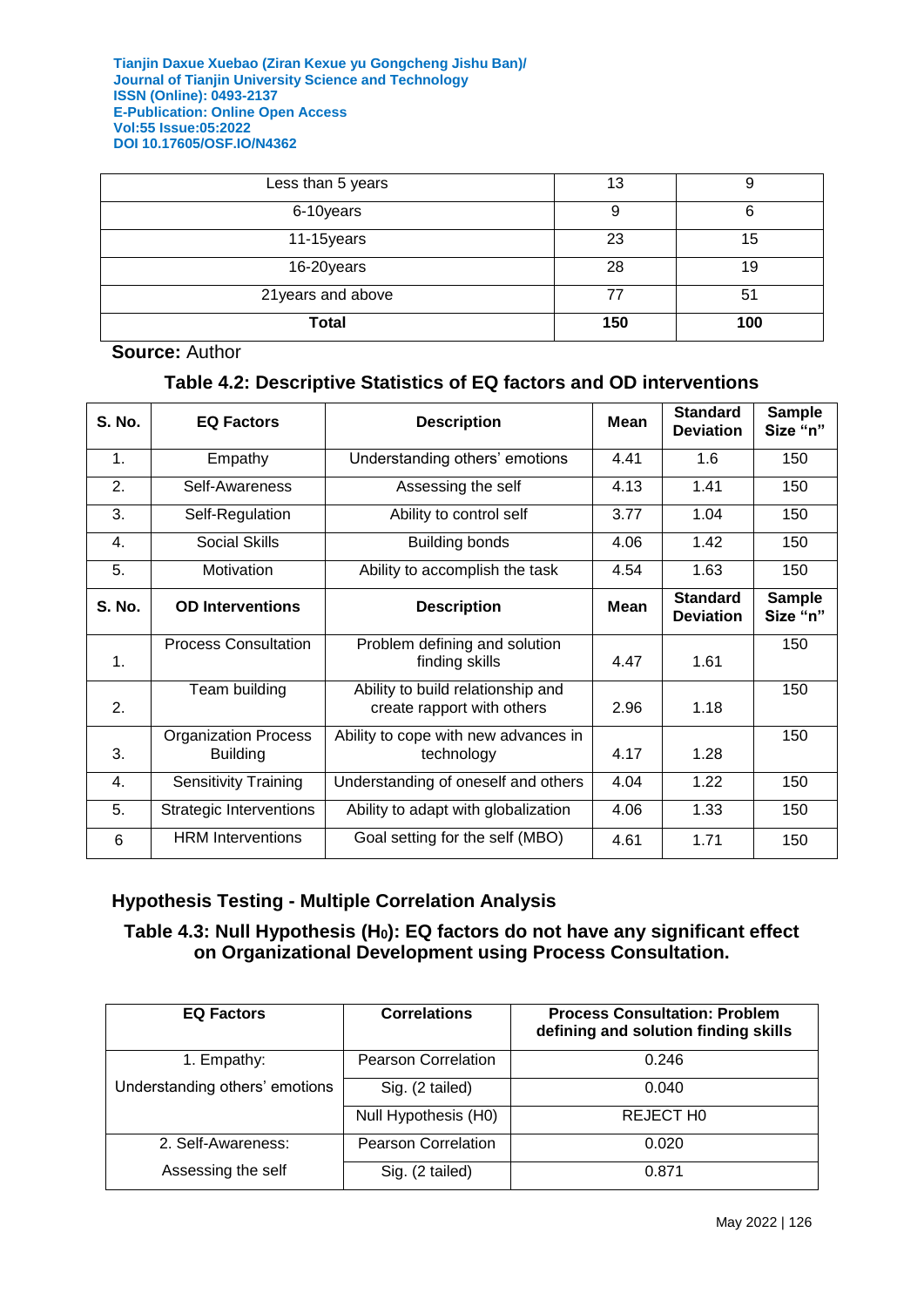|                                | Null Hypothesis (H0)       | ACCEPT HO |
|--------------------------------|----------------------------|-----------|
| 3. Self-Regulation:            | <b>Pearson Correlation</b> | 0.237     |
| Ability to control self        | Sig. (2 tailed)            | 0.048     |
|                                | Null Hypothesis (H0)       | REJECT HO |
| 4. Social Skills:              | <b>Pearson Correlation</b> | $-0.113$  |
| <b>Building bonds</b>          | Sig. (2 tailed)            | 0.353     |
|                                | Null Hypothesis (H0)       | ACCEPT HO |
| 5. Motivation:                 | <b>Pearson Correlation</b> | $0.339**$ |
| Ability to accomplish the task | Sig. (2 tailed)            | 0.004     |
|                                | Null Hypothesis (H0)       | REJECT HO |

\* Correlation is significant at 0.05 level (2 tailed)

### **Table 4.4: Null Hypothesis (H0): EQ factors do not have any significant role in Organizational Development using HRM Interventions.**

| <b>EQ Factors</b>              | <b>Correlations</b>        | <b>HRM Interventions:</b>              |
|--------------------------------|----------------------------|----------------------------------------|
|                                |                            | <b>Goal Setting for the Self (MBO)</b> |
| 1. Empathy:                    | <b>Pearson Correlation</b> | 0.175                                  |
| Understanding others' emotions | Sig. (2 tailed)            | 0.148                                  |
|                                | Null Hypothesis (H0)       | REJECT HO                              |
| 2. Self-Awareness:             | <b>Pearson Correlation</b> | $-0.046$                               |
| Assessing the self             | Sig. (2 tailed)            | 0.708                                  |
|                                | Null Hypothesis (H0)       | ACCEPT HO                              |
| 3. Self-Regulation:            | <b>Pearson Correlation</b> | $-0.006$                               |
| Ability to control self        | Sig. (2 tailed)            | 0.960                                  |
|                                | Null Hypothesis (H0)       | ACCEPT H0                              |
| 4. Social Skills:              | <b>Pearson Correlation</b> | $-0.012$                               |
| <b>Building bonds</b>          | Sig. (2 tailed)            | 0.921                                  |
|                                | Null Hypothesis (H0)       | <b>ACCEPT H0</b>                       |
| 5. Motivation:                 | <b>Pearson Correlation</b> | 0.223                                  |
| Ability to accomplish the task | Sig. (2 tailed)            | 0.064                                  |
|                                | Null Hypothesis (H0)       | <b>REJECT HO</b>                       |

\* Correlation is significant at 0.05 level (2 tailed)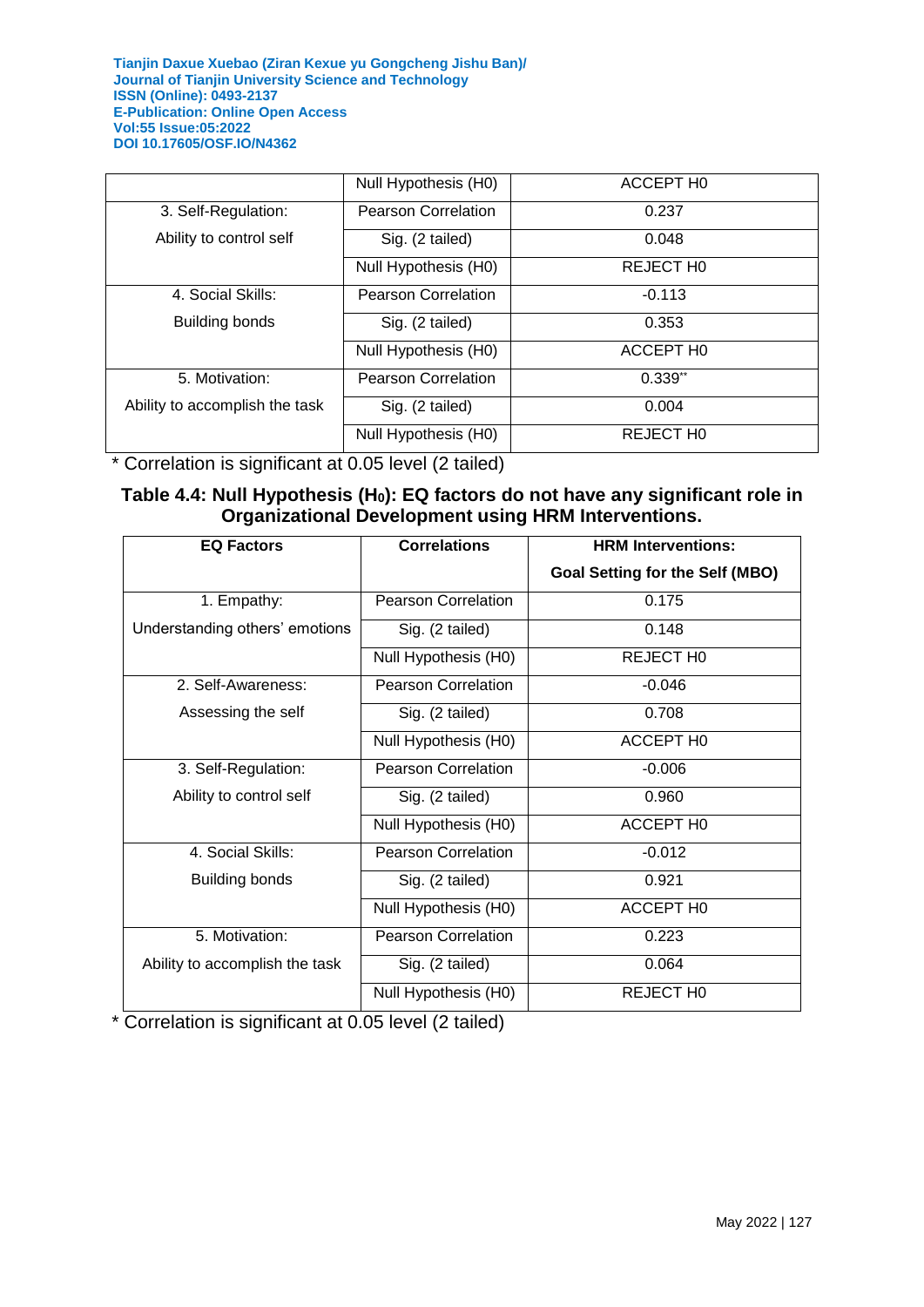### **Table 4.5: Null Hypothesis (H0): EQ factors do not have any significant effect on Organizational Development using Team Building Technique.**

| <b>EQ Factors</b>         | <b>Correlations</b>        | <b>Team Building: Ability to build relationship</b><br>and create good rapport with others |
|---------------------------|----------------------------|--------------------------------------------------------------------------------------------|
| 1. Empathy:               | <b>Pearson Correlation</b> | 0.004                                                                                      |
| Understanding others'     | Sig. (2 tailed)            | 0.974                                                                                      |
| emotions                  | Null Hypothesis (H0)       | <b>ACCEPT HO</b>                                                                           |
| 2. Self-Awareness:        | <b>Pearson Correlation</b> | 0.034                                                                                      |
| Assessing the self        | Sig. (2 tailed)            | 0.778                                                                                      |
|                           | Null Hypothesis (H0)       | ACCEPT HO                                                                                  |
| 3. Self-Regulation:       | <b>Pearson Correlation</b> | $-0.012$                                                                                   |
| Ability to control self   | Sig. (2 tailed)            | 0.922                                                                                      |
|                           | Null Hypothesis (H0)       | ACCEPT HO                                                                                  |
| 4. Social Skills:         | <b>Pearson Correlation</b> | $-0.011$                                                                                   |
| <b>Building bonds</b>     | Sig. (2 tailed)            | 0.931                                                                                      |
|                           | Null Hypothesis (H0)       | ACCEPT H0                                                                                  |
| 5. Motivation:            | <b>Pearson Correlation</b> | 0.153                                                                                      |
| Ability to accomplish the | Sig. (2 tailed)            | 0.206                                                                                      |
| task                      | Null Hypothesis (H0)       | <b>ACCEPT HO</b>                                                                           |

\* Correlation is significant at 0.05 level (2 tailed)

### **Table 4.6: Null Hypothesis (H0): EQ factors do not have any significant effect on Organizational Development using Organizational Process Building.**

| <b>EQ Factors</b>              | <b>Correlations</b>        | <b>Organization Process Building: Ability</b><br>to cope with new advances in<br>technology |
|--------------------------------|----------------------------|---------------------------------------------------------------------------------------------|
| 1. Empathy:                    | <b>Pearson Correlation</b> | 0.001                                                                                       |
| Understanding others' emotions | Sig. (2 tailed)            | 0.993                                                                                       |
|                                | Null Hypothesis (H0)       | <b>ACCEPT HO</b>                                                                            |
| 2. Self-Awareness:             | <b>Pearson Correlation</b> | 0.182                                                                                       |
| Assessing the self             | Sig. (2 tailed)            | 0.131                                                                                       |
|                                | Null Hypothesis (H0)       | <b>REJECT HO</b>                                                                            |
| 3. Self-Regulation:            | <b>Pearson Correlation</b> | $-0.136$                                                                                    |
| Ability to control self        | Sig. (2 tailed)            | 0.260                                                                                       |
|                                | Null Hypothesis (H0)       | <b>ACCEPT HO</b>                                                                            |
| 4. Social Skills:              | <b>Pearson Correlation</b> | 0.009                                                                                       |
| Building bonds                 | Sig. (2 tailed)            | 0.939                                                                                       |
|                                | Null Hypothesis (H0)       | <b>ACCEPT HO</b>                                                                            |
| 5. Motivation:                 | <b>Pearson Correlation</b> | 0.026                                                                                       |
| Ability to accomplish the task | Sig. (2 tailed)            | 0.830                                                                                       |
|                                | Null Hypothesis (H0)       | ACCEPT H0                                                                                   |

\* Correlation is significant at 0.05 level (2 tailed)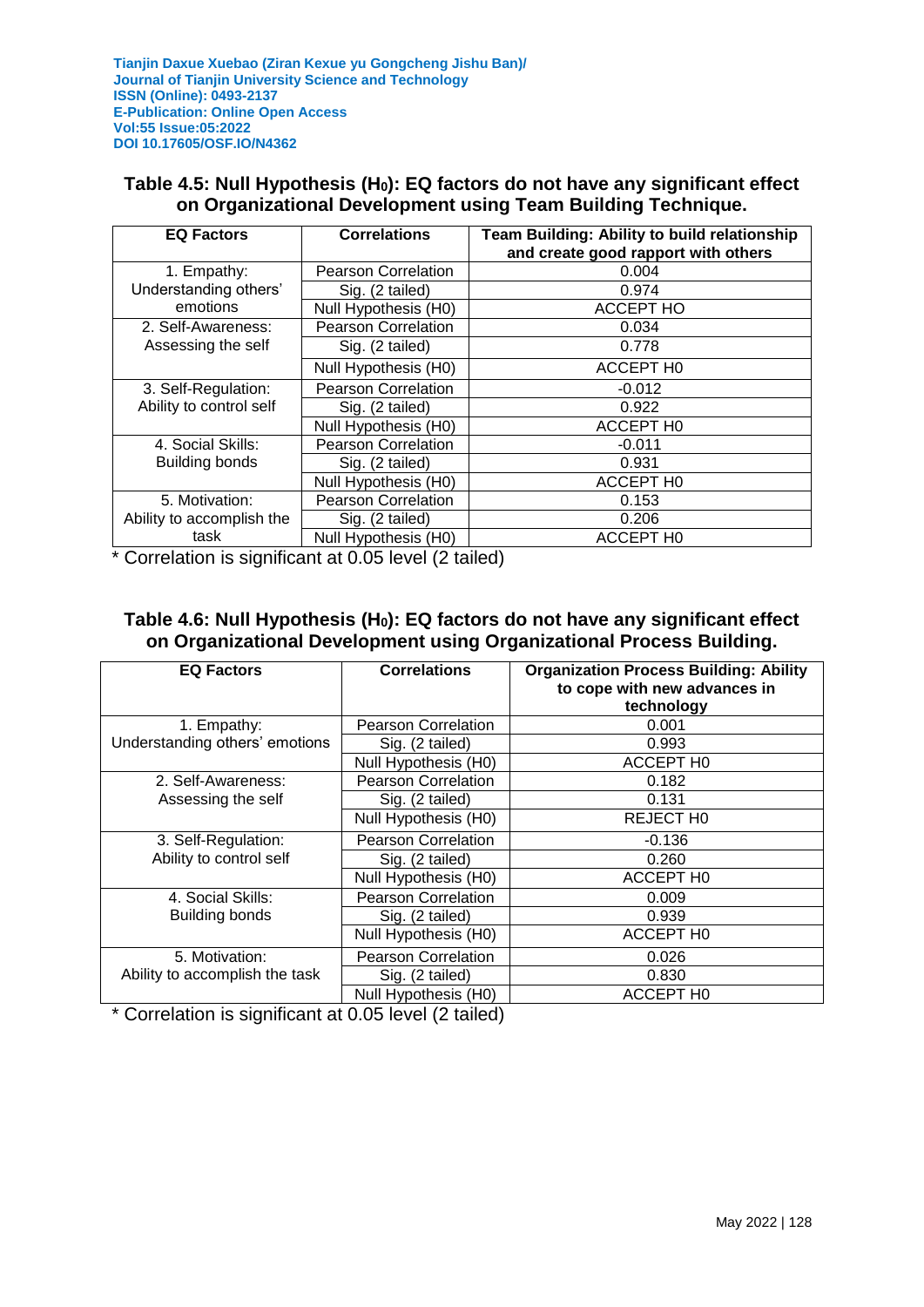### **Table 4.7: Null Hypothesis (H0): EQ factors do not have any significant effect on Organizational Development using Sensitivity Training.**

| <b>EQ Factors</b>              | <b>Correlations</b>        | <b>Sensitivity Training:</b><br>Ability to understand<br>oneself and others |
|--------------------------------|----------------------------|-----------------------------------------------------------------------------|
| 1. Empathy:                    | <b>Pearson Correlation</b> | 0.217                                                                       |
| Understanding others' emotions | Sig. (2 tailed)            | 0.071                                                                       |
|                                | Null Hypothesis (H0)       | <b>REJECT HO</b>                                                            |
| 2. Self-Awareness:             | <b>Pearson Correlation</b> | $-0.010$                                                                    |
| Assessing the self             | Sig. (2 tailed)            | 0.933                                                                       |
|                                | Null Hypothesis (H0)       | <b>ACCEPT HO</b>                                                            |
| 3. Self-Regulation:            | <b>Pearson Correlation</b> | 0.212                                                                       |
| Ability to control self        | Sig. (2 tailed)            | 0.078                                                                       |
|                                | Null Hypothesis (H0)       | REJECT HO                                                                   |
| 4. Social Skills:              | <b>Pearson Correlation</b> | $-0.190$                                                                    |
| <b>Building bonds</b>          | Sig. (2 tailed)            | 0.114                                                                       |
|                                | Null Hypothesis (H0)       | <b>ACCEPT HO</b>                                                            |
| 5. Motivation:                 | <b>Pearson Correlation</b> | $-0.153$                                                                    |
| Ability to accomplish the task | Sig. (2 tailed)            | 0.205                                                                       |
|                                | Null Hypothesis (H0)       | <b>ACCEPT HO</b>                                                            |

\* Correlation is significant at 0.05 level (2 tailed)

### **Table 4.8: Null Hypothesis (H0): EQ factors do not have any significant effect on Organizational Development using Strategic Interventions.**

| <b>EQ Factors</b>              | <b>Correlations</b>        | <b>Strategic Interventions:</b><br>Ability to adapt with<br>globalization |
|--------------------------------|----------------------------|---------------------------------------------------------------------------|
| 1. Empathy:                    | <b>Pearson Correlation</b> | $-0.229$                                                                  |
| Understanding others' emotions | Sig. (2 tailed)            | 0.057                                                                     |
|                                | Null Hypothesis (H0)       | <b>ACCEPT HO</b>                                                          |
| 2. Self-Awareness:             | <b>Pearson Correlation</b> | 0.220                                                                     |
| Assessing the self             | Sig. (2 tailed)            | 0.068                                                                     |
|                                | Null Hypothesis (H0)       | REJECT HO                                                                 |
| 3. Self-Regulation:            | <b>Pearson Correlation</b> | 0.174                                                                     |
| Ability to control self        | Sig. (2 tailed)            | 0.149                                                                     |
|                                | Null Hypothesis (H0)       | REJECT HO                                                                 |
| 4. Social Skills:              | <b>Pearson Correlation</b> | $-0.011$                                                                  |
| Building bonds                 | Sig. (2 tailed)            | 0.930                                                                     |
|                                | Null Hypothesis (H0)       | <b>ACCEPT HO</b>                                                          |
| 5. Motivation:                 | <b>Pearson Correlation</b> | 0.028                                                                     |
| Ability to accomplish the task | Sig. (2 tailed)            | 0.819                                                                     |
|                                | Null Hypothesis (H0)       | ACCEPT HO                                                                 |

\* Correlation is significant at 0.05 level (2 tailed)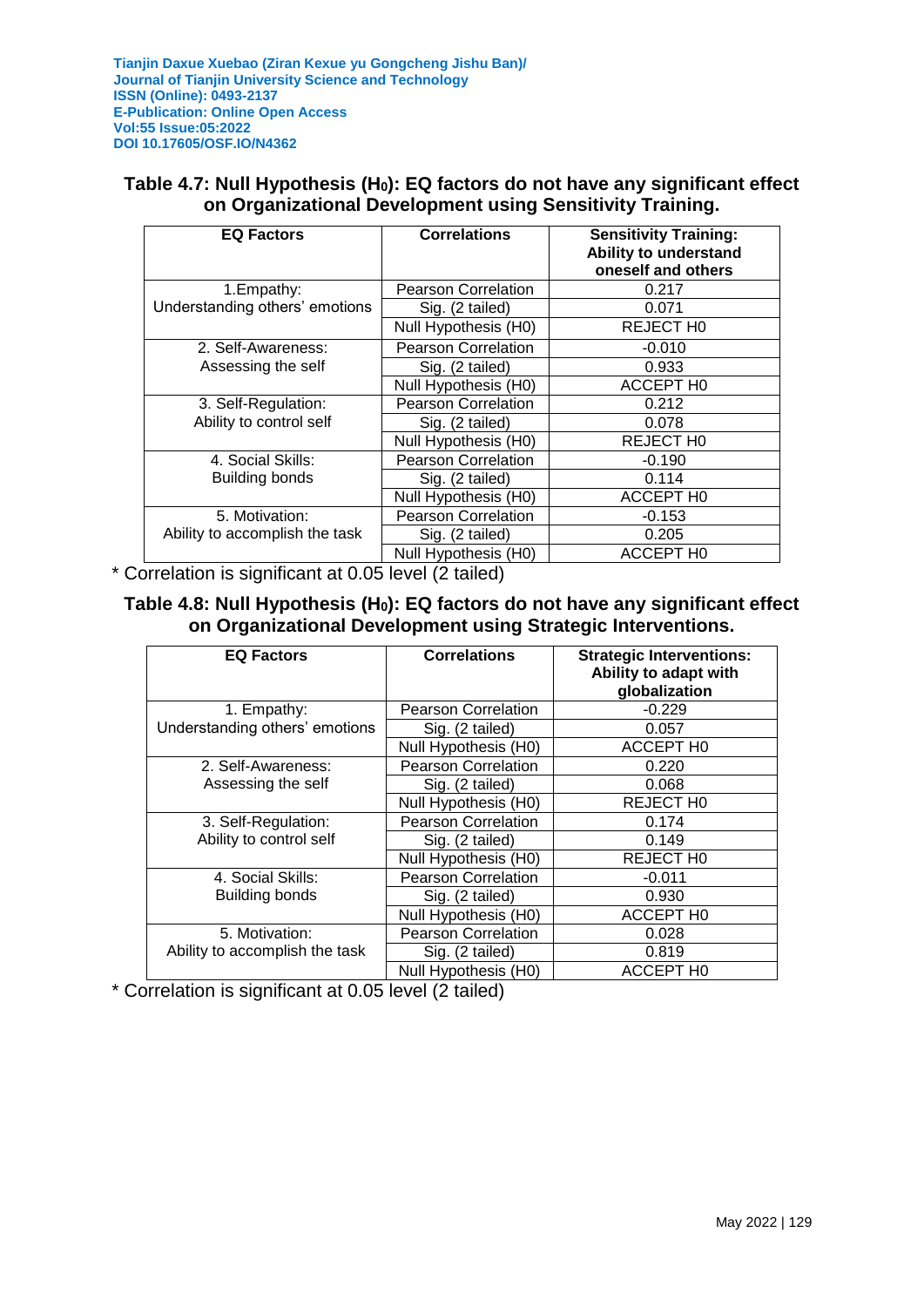### **Table 4.9: Factor Analysis - To obtain two new factors from the actual factors of Emotional Intelligence and OD Interventions based on educational qualification, experience and gender of the employees.**

#### **ROTATED COMPONENT MATRIX - VARIMAX KAISER NORMALIZATION.**

| SI. No         | <b>Description</b>                                                                | Component |        |        |
|----------------|-----------------------------------------------------------------------------------|-----------|--------|--------|
|                |                                                                                   |           |        | 3      |
| 1.             | Process Consultation: Problem solving and solution finding skills                 | 0.596     |        |        |
| 2.             | Sensitivity Training: Understanding oneself and others                            | 0.590     |        |        |
| 3.             | Motivation: Ability to accomplish the task                                        | 0.563     |        |        |
| 4.             | Self-Regulation: Ability to control self                                          | 0.523     |        |        |
| 5.             | Team Building: Ability to build relationships and create good                     | 0.518     |        |        |
|                | rapport with others                                                               |           |        |        |
| 6.             | Social Skills: Building bonds                                                     | 0.489     |        |        |
|                | <b>Based on Educational Qualification of the Employees</b>                        |           |        |        |
| 1.             | Empathy: Understanding others' emotions                                           |           | 0.579  |        |
| 2.             | Process Consultation: Problem solving and solution finding skills                 |           | 0.513  |        |
| 3.             | Human Resources Management Interventions: Goal setting for the<br>self (MBO)      |           | $-426$ |        |
| 4.             | Social Skills: Building bonds                                                     |           | $-413$ |        |
|                | <b>Based on Experience of the Employees</b>                                       |           |        |        |
| $\mathbf{1}$ . | Self-Awareness: Assessing the self                                                |           |        | 0.698  |
| 2.             | Self-regulation: Ability to control self                                          |           |        | 0.523  |
| 3.             | Organization process building: Ability to cope with new advances<br>in Technology |           |        | $-499$ |
|                | <b>Based on Gender of the Employees</b>                                           |           |        |        |

### **5. RESULTS AND DISCUSSION**

#### **5.1 Relationship between demographic variables and EQ factors**

The study reveals that male respondents possess higher level of empathy and social skills than female respondents. Female respondents possess higher level of selfawareness, self-regulation and motivation than male respondents. Respondents with professional qualifications possess higher level of EQ than others. Respondents with 6-10 years of experience possess better problem solving skill than others. Respondents who possess less than 5 years of experience have greater team building ability than others. Respondents having 16-20 years of experience possess greater ability to cope with new advances in technology and organizational change than others.

#### **5.2 Relationship between EQ factors and OD interventional strategies**

EQ factors like Empathy, Self-regulation and Motivation have a significant impact on problem defining and solution finding skills of the employees. EQ factors Empathy and Motivation have a significant role in employee goal setting. No EQ factors have any significant impact on Organizational Development using Team Building Technique. Only Self-Awareness has a significant impact employees' ability to cope with new advances in technology. No other EQ factors have any significant impact in this regard.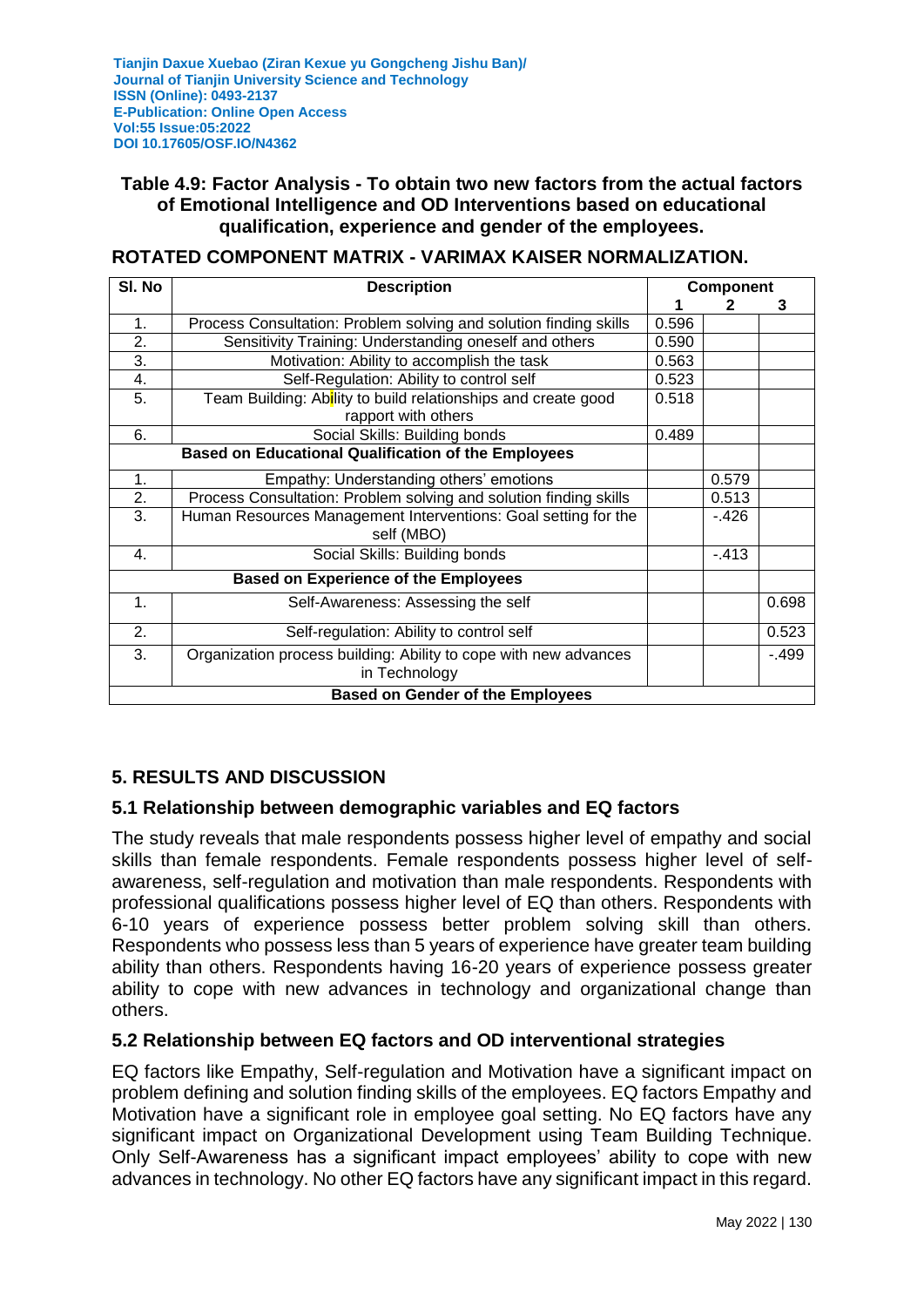EQ factors Empathy and Self-Regulation have a significant impact on employees' ability to understand themselves and others. EQ factors like Self-Awareness, Self-Regulation and Motivation have a significant impact on employees' ability to adapt with globalization. Skills for a Better Manager" are Self-regulation, Social skills and Ability to accomplish the task. "Skills for Solution Finder" is Empathy.

### **6. CONCLUSIONS AND IMPLICATIONS**

From the research findings, it has been found that EQ factors have only a moderate impact on Organizational Development. Hence, it is suggested that training programs can be organized for increasing the problem solving, decision-making, team building and task accomplishment skills of the employees. This will help the organization increase the emotional intelligence of the work force thereby enhancing their productivity. Since respondents having higher educational qualification possess higher level of Emotional Intelligence Quotient than others, the organizations could encourage and motivate their employees to attain higher professional qualifications. This can be done by sponsoring the employees to obtain higher qualifications in the fields of engineering, technology and management through weekend and part-time courses. From the study, it is observed that male respondents have lower level of selfawareness, self-regulation, and motivation than female respondents, whereas female respondents have lower level of empathy and social skills than male respondents. Hence, they can be provided sensitivity training in order to enhance their lacking skills.

Not all EQ factors other than self-awareness have any significant impact on employees' ability to cope with new advances in technology. Hence, the organizations can facilitate their production and maintenance employees to adapt themselves with new technology by providing them on the job training and conducting workshops. It is the responsibility of the management to look after the total well-being of the employees. A happy employee is an asset to the company. It is the duty of the employer to take all possible steps to win the confidence and co-operation of the employees and to make them feel that they are an essential link in the productive process. Fundamental Research applied in this research has helped understanding the degree of relationship between emotional intelligence and organizational development.

### **7. LIMITATIONS AND DIRECTION FOR FUTURE RESEARCH**:

This study is conducted only in one manufacturing company in Chennai. The inferences drawn are based on the views of 150 sample respondents. Hence, the findings are to be carefully considered for generalization. This research analyzed a few of the EQ factors and OD interventional strategies. Developing the Emotional Intelligence Quotient of employees for organizational development is a continuous process. There are many other EQ factors required for an employee to contribute more to organizational development. These features can be identified and their influence and effect on Organizational Development can be studied in future research. However, this study will provide some insights for the future researchers who are willing to undertake similar research in the manufacturing industry or any other sector.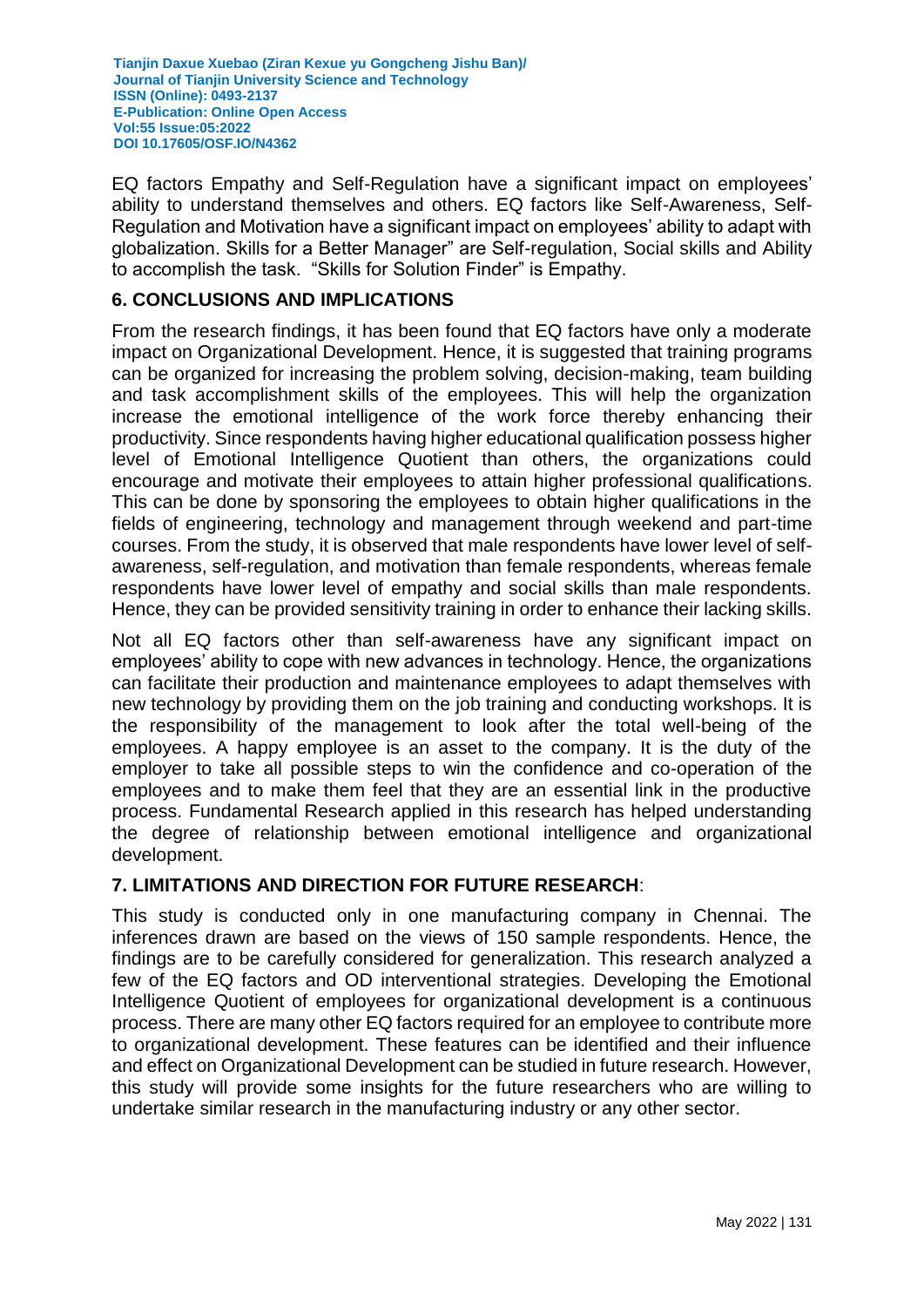#### **REFERENCES**

- 1) Campo M., Laborde S., Martinent G., Louvet B., Nicolas M. (2019). Emotional Intelligence (EI) Training Adapted to the International Preparation Constraints in Rugby: Influence of EI Trainer Status on EI Training Effectiveness. *Frontiers in Psychology*, Vol. 10. https://doi.org/10.3389/fpsyg.2019.01939
- 2) Carmeli A. & Josman Z. (2006). The Relationship among Emotional Intelligence, Task Performance and Organizational Citizenship Behaviors, *Human Performance, 19*(4), 403-419.
- 3) Chadrasekar J. & Velusamy M.A. (2017). Impact of OD Interventions, *International Journal of Human Resource Management and Research (IJHRMR)*ISSN (P): 2249-6874; ISSN (E): 2249- 7986 Vol. 7, Issue 6, 1-6.
- 4) Chin T.S., Yusof R.M. (2017). Mediating effects of job satisfaction in the relationship between emotional intelligence and organisational performance. *Advanced Science Letters*, 23(9), 8871- 8873. https://doi.org/10.1166/asl.2017.9986
- 5) Codier E., Kamikawa C., Kooker B.M. (2011). The impact of emotional intelligence development on nurse managers. *Nursing Administration Quarterly*, 35(3), 270-276. https://doi.org/10.1097/NAQ.0b013e3182243ae3
- 6) [Daniel Goleman.](http://www.amazon.com/Daniel-Goleman/e/B000APZC9O/ref=dp_byline_cont_book_1) (2005). *Emotional Intelligence: Why It Can Matter More Than IQ.* Bloomsbury, London.
- 7) Daus C.S & Ashkanasy N. M. (2005). The case for the ability-based model of emotional intelligence in organizational behavior, *Journal of Organizational Behavior, 26*(4), 453-466.
- 8) Devi, S. Anitha. (2012). Assessing Emotional Intelligence: Academic Performance & Overall Personality Development, *Indian Journal of Industrial Relations*, Vol. 48, No. 2,
- 9) Fisher, C. D & Ashkanasy, N. M. (2000). The emerging role of emotions in work life: An introduction, Journal *of Organizational Behavior, 21*(Spec Issue), 123-129.
- 10) Gardner JK, Qualter P. (2010). Concurrent and incremental validity of three trait emotional intelligence measure*, Australian Journal of Psychology*, 62:5–12.
- 11) George J M. (2000). Emotions and leadership: The role of emotional intelligence, *Human Relations,* 53:41–1027.
- 12) Gerald Matthews, Moshe Zeidner and Richard D. Roberts. (2007). *The Science of Emotional Intelligence-Knowns and Unknowns*, Oxford University press.
- 13) Ghalandari K., Jogh M.G.G., Imani M., Nia L.B. (2012). The effect of emotional labor strategies on employees job performance and organizational commitment in hospital sector: Moderating role of emotional intelligence in Iran. *World Applied Sciences Journal*, 17(3), 319-326.
- 14) Ghalandari K., Mortazavi S., Abbasi S., Jogh M.G.G. (2012). The effect of emotional labor on emotional exhaustion in banking services: The role of Iranian emotional intelligence. *Research Journal of Applied Sciences, Engineering and Technology*, 4(12), 1794-1800.
- 15) Gruicic D., Benton S. (2015). Development of managers' emotional competencies: mind-body training implication. *European Journal of Training and Development*, 39(9), 798-814. https://doi.org/10.1108/EJTD-04-2015-0026
- 16) Huang S.-P. (2016). A study on the effects of emotional intelligence and workplace friendship on job satisfaction and performance of employees in micro-enterprises. *Journal of Interdisciplinary Mathematics*, 19(3), 567-583. https://doi.org/10.1080/09720502.2016.1196050
- 17) [Kavita Singh.](http://www.google.co.in/search?tbo=p&tbm=bks&q=inauthor:%22Kavita+Singh%22) (2009). Organization Change and Development, Excel Books India.
- 18) Koman E.S., Wolff S.B. (2008). Emotional intelligence competencies in the team and team leader: A multi-level examination of the impact of emotional intelligence on team performance. *Journal of Management Development*, 27(1), 55-75. https://doi.org/10.1108/02621710810840767
- 19) Mayer J. D., Salovey P. (1997). *What is emotional intelligence? in Emotional Development and Emotional Intelligence: Implications for Educators*, Salovey P., Sluyter D., editors. New York, NY: Basic Books, 3–31.
- 20) Miao C., Humphrey R.H., Qian S. (2020). The cross-cultural moderators of the influence of emotional intelligence on organizational citizenship behavior and counterproductive work behavior. *Human Resource Development Quarterly*, 31(2), 213-233. https://doi.org/10.1002/hrdq.21385